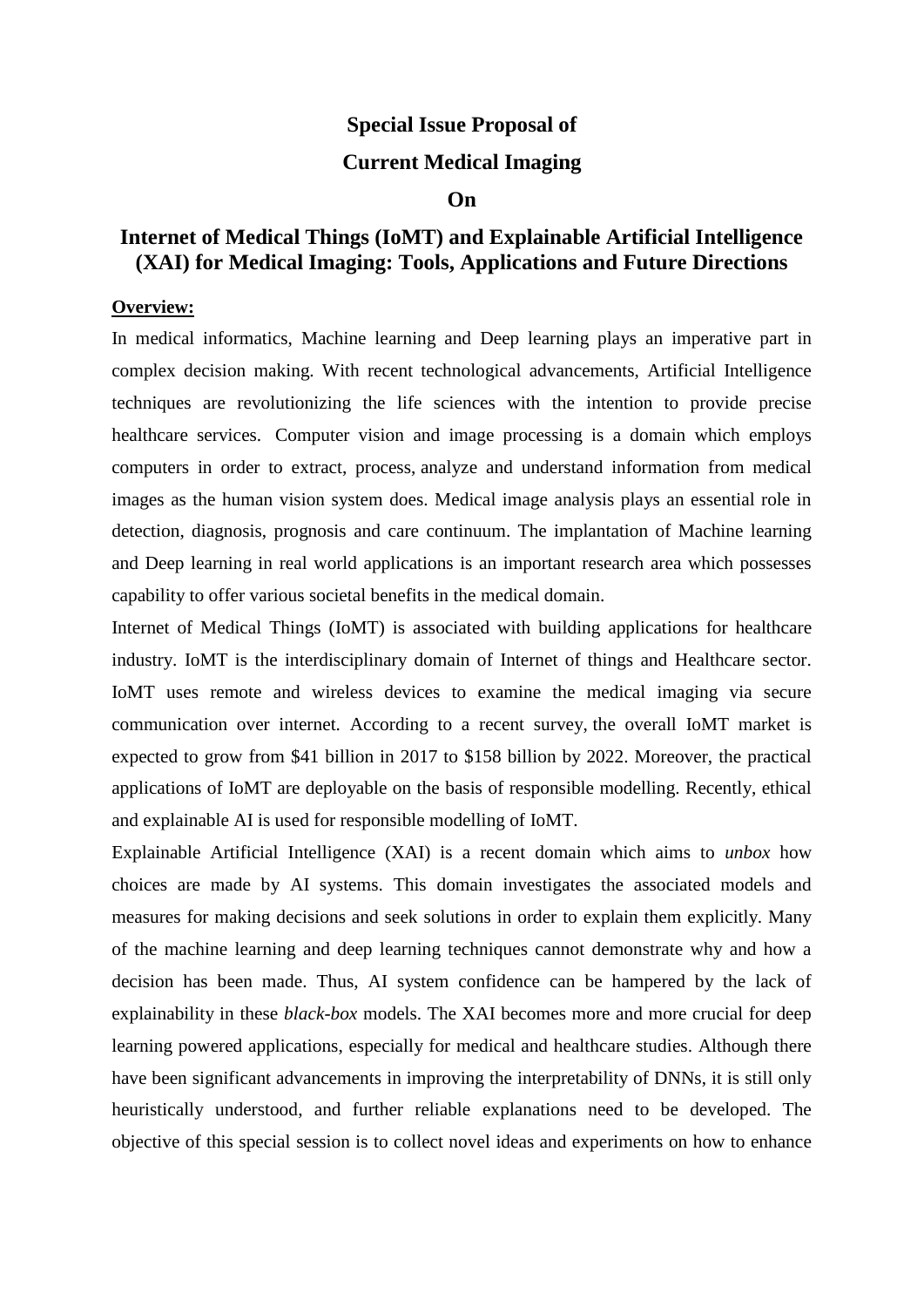explainability of DNNs and solve the black box problem, which is a barrier to make use of these models in real world applications.

The aim of this special issue is to publish the recent research contributions related to explainable machine learning and deep learning algorithms for medical images and health informatics. The primary objective of this special issue is to allow researchers to communicate their high-quality and original ideas by presenting and publishing innovative advances in the field of computer vision, Artificial Intelligence theories/tools, Machine learning or Deep learning methods/techniques and their applications in medical imaging. We welcome contributions that deal with all aspects of the scientific foundations, theories, techniques and applications of machine learning in medical image analysis, including but not limited to:

## **Topics:**

- **Interpretable and explainable machine learning for medical image analysis**
- **Responsible AI for medical image processing**
- **IoMT for medical image processing**
- **Shallow, deep and federated learning for IoMT**
- **Medical image processing and IoMT**
- **Computer Aided Detection (CSDe) or Computer Aided Diagnosis (CADx) systems**
- **Texture analysis of medical images**
- **Explainable AI (XAI) and predictive data analytics for healthcare**
- **DL-techniques for handling Post COVID-19 crisis**
- **IoT-Cloud healthcare big data storage, processing, analysis using ML/DL techniques**
- **Adversarial attacks, threats, and defenses for DL-enabled Healthcare**

## **Submission Guidelines:**

We welcome the novel, unpublished and state-of-the-art research manuscript submissions which do not remain under consideration in any other journal. Submission to this special issue should be made only on the Current Medical Imaging journal's online manuscript submission portal. In the submission process, authors are instructed to select the manuscript type as "Internet of Medical Things (IoMT) and Explainable Artificial Intelligence (XAI) for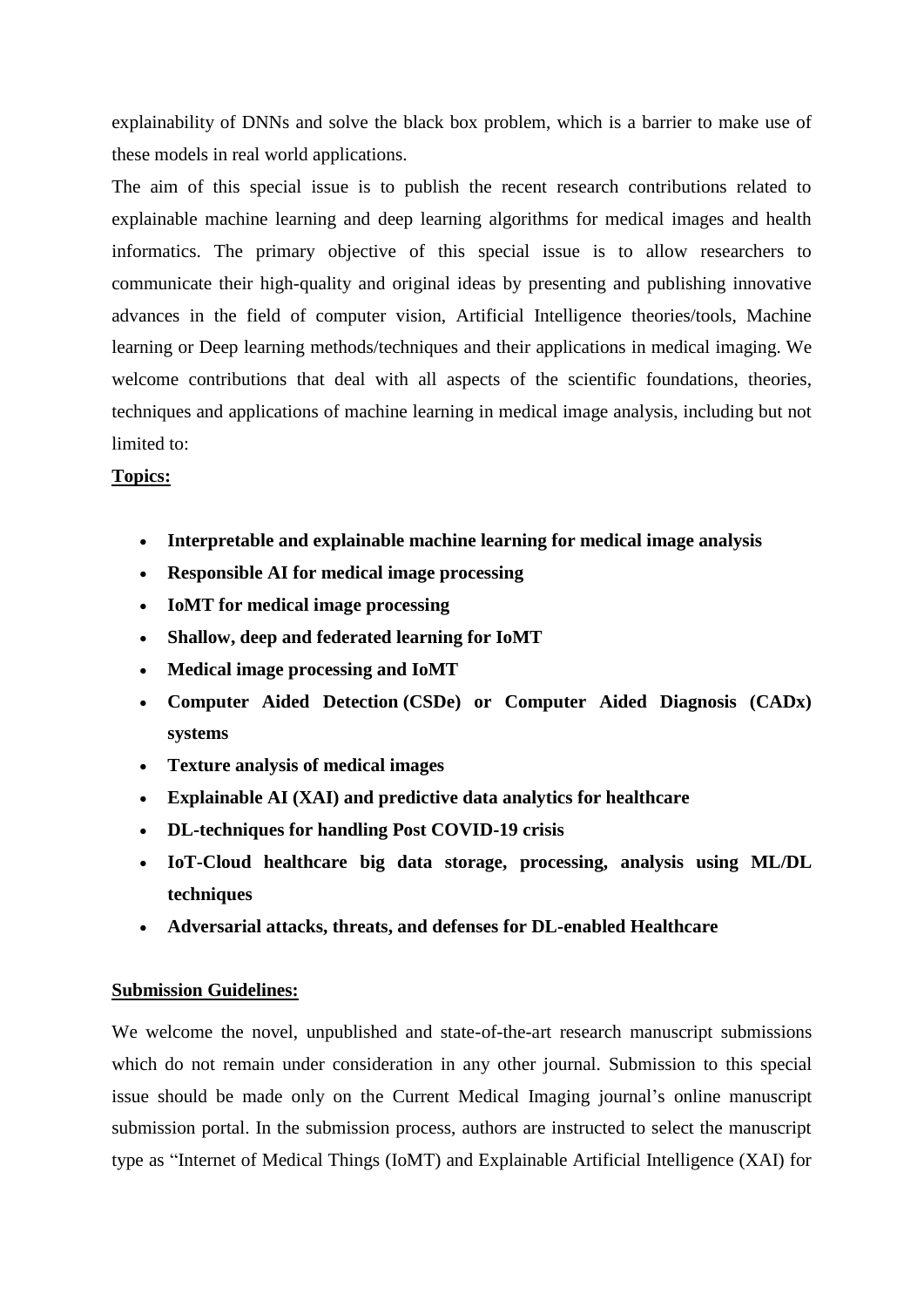Medical Imaging: Tools, Applications and Future Directions". Paper submissions must confirm to the layout and format guidelines in the Current Medical Imaging journal.

#### **Proposed Schedule:**

Last date for submission of manuscript: May 31, 2022 First notification: Jul. 31, 2022 Submission of revised manuscript: August 28, 2022 Notification of the re-review: September 20, 2022 Final notification: Corollary Corollary Corollary October 10, 2022 Publication: November 30, 2022

#### **Guest Editors:**



**Dr. Ravinder Kaur, Assistant Professor, Chandigarh University, Chandigarh, INDIA - 140413 ravinder.kaur7@yahoo.com; ravinder.e10929@cumail.in**

**Dr. Ravinder Kaur is an Assistant Professor of Department of Computer Science and Engineering (CSE) at University Institute of Engineering, Chandigarh University, Punjab, India. She received her PhD from UIET Panjab University, Chandigarh India. She received her Undergraduate Degree with Distinction in 2011, received her Postgraduate Degree (ME in Information Security) with Distinction in 2013 from PEC University of Technology, Chandigarh. She has Published research papers in various renowned International conferences and SCI indexed journals including Biomedical Signal Processing and Control (Elsevier), Computers and Electrical Engineering (Elsevier), Machine Vision and Applications (Springer), Multimedia Tools and Applications and many others. She is also serving as a Reviewer for several reputed SCI journals which includes Computer methods and program in Biomedicine, Elsevier, IEEE Access and Computational and Mathematical Methods in Medicine. She has been awarded with UGC NET and CSIR NET fellowship. She has also been awarded with different research awards for publishing her research work in SCI Journals. She is also a member of renowned organizations including ISTE, IAENG and CSTA.**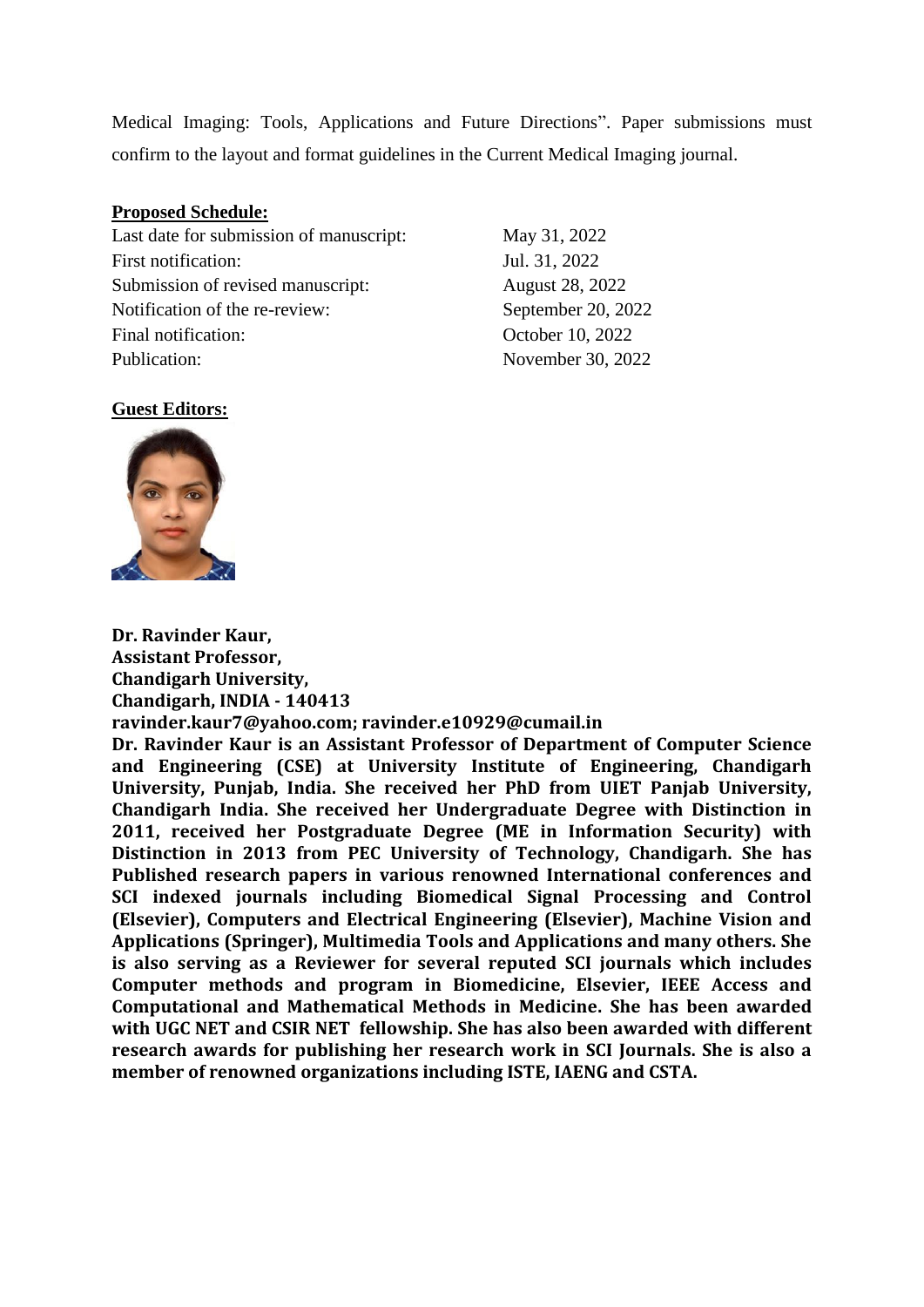

**Bhisham Sharma, Associate Professor, Chitkara University, Himachal Pradesh, India Email: Bhisham.pec@gmail.com**

**Bhisham Sharma received a Ph.D. in Computer Science & Engineering from the PEC University of Technology (Formerly Punjab Engineering College), Chandigarh, India. He is currently working as an Associate Professor in the Department of Computer Science and Engineering, Chitkara University, Himachal Pradesh, India. He is also working as a member of Chitkara University Research & Innovation Network (CURIN). He is having 12 years of teaching and research experience at various reputed Universities in India. He has received the Excellence Award for publishing research papers with the highest H-index is given by Chitkara University in 2020, 2021. He is currently serving as an associate editor for the Computers & Electrical Engineering (Elsevier), International Journal of Communication Systems (Wiley), IET Networks (Wiley), IET Wireless Sensor Systems (Wiley) and Technical Editor of Computer Communication (Elsevier). He is Guest Editor (GE) in Q1 journals CEE Elsevier. He is also a reviewer for more than30 journals such as Future Generation Computing Systems, IEEE Access, Computer Networks, Frontier of Computer Science, International Journal of Communication Systems, IEEE Transactions on Reliability, and so on. His research interests include Mobile Computing, Wireless Communication, Wireless Sensor Networks, Wireless Mesh Networks, Next Generation Networking, Network Security, Internet of Things, UAV, Medical Image Processing and Edge/Fog Computing in which he has published over 50 research papers in reputed SCI and Scopus indexed journals, international conferences, and book chapters.**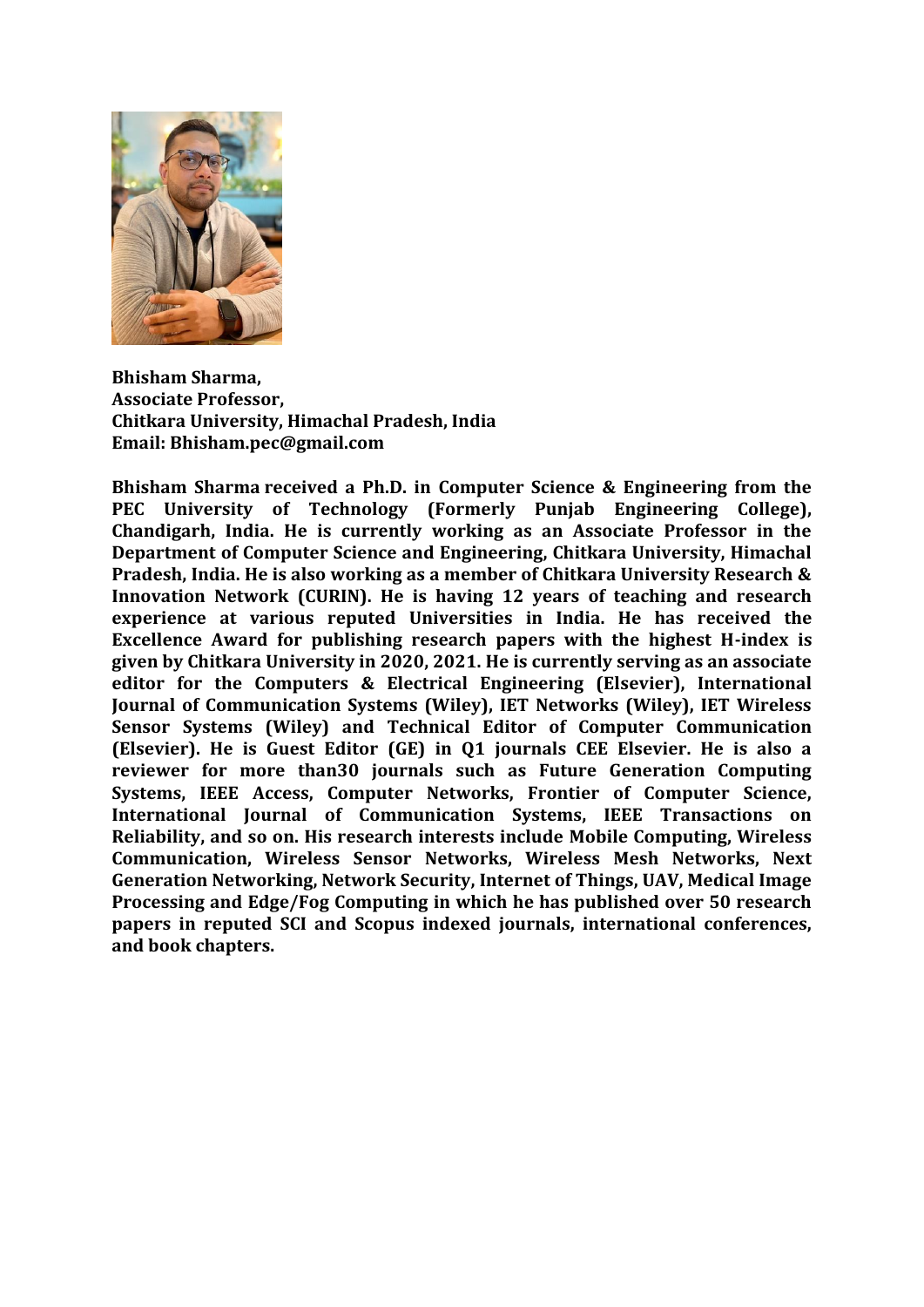

**Rabie A. Ramadan, Cairo University, Egypt. Email: rabie@rabieramadan.org**

**Rabie A. Ramadan is an associate professor in the fields of Internet of Things (IoT), Mobile Computing, and Computational Intelligence. He got his Ph.D. from Computer Engineering from Southern Methodist University (SMU), Dallas, Texas, USA. He has work experience for more than 27 years. He has industrial experience as an executive manager for a software development company, "Ibda" and "Smartec" companies and worked at Bank of America Securities, Dallas, TX, US, for a three of years. He is leading three research groups in the fields of IoT and Computational Intelligence and an author of 125 journal and conference articles in the field of IoT, Sensor Networks, Mobile Computing, and Computational Intelligence. He also served as a chair, co-chair, or TPC for several conferences (NCSET2020 (Chair), RACS-2015 (Co-chair), NC3 2017 (Co-chair), IEEE WCCI (TPC), and many other conferences as TPC member and steering committee member. Also, he is an editor of WAS SCIENCE NATURE (WASSN) and associate editor of the International Journal of System Dynamics Applications (IJSDA). He has different roles at IEEE on industrial informatics, IEEE ACCESS, IEEE's Transactions on Parallel and Distributed Systems Journal, IEEE Transactions on Neural Networks and Learning Systems, International Journal of Memetic Computing, and many other Journals. He was the leading editor of special issue at International Journal of Robotics and Automation (actapress), Memetic Computing (Springer), International Journal of Intelligent Engineering Informatics (inderscience), and Complex Adaptive Systems Modeling (Springer), and International Journal of System Dynamics Applications (IGI). He was able to secure external and internal funds for his research as Principal Investigator (PI) and Co-Investigator (Co-PI) from different Funding agencies, Universities, and Industry with a total amount of (\$27,742,859). These agencies include Ministry of Education, Saudi Arabia; Framework Programme 7 (EU) (FP7), ITEA 3; Intel company; Vodafone telecommunication Company, Egypt National Telecom Regularity Authority, Egypt.**